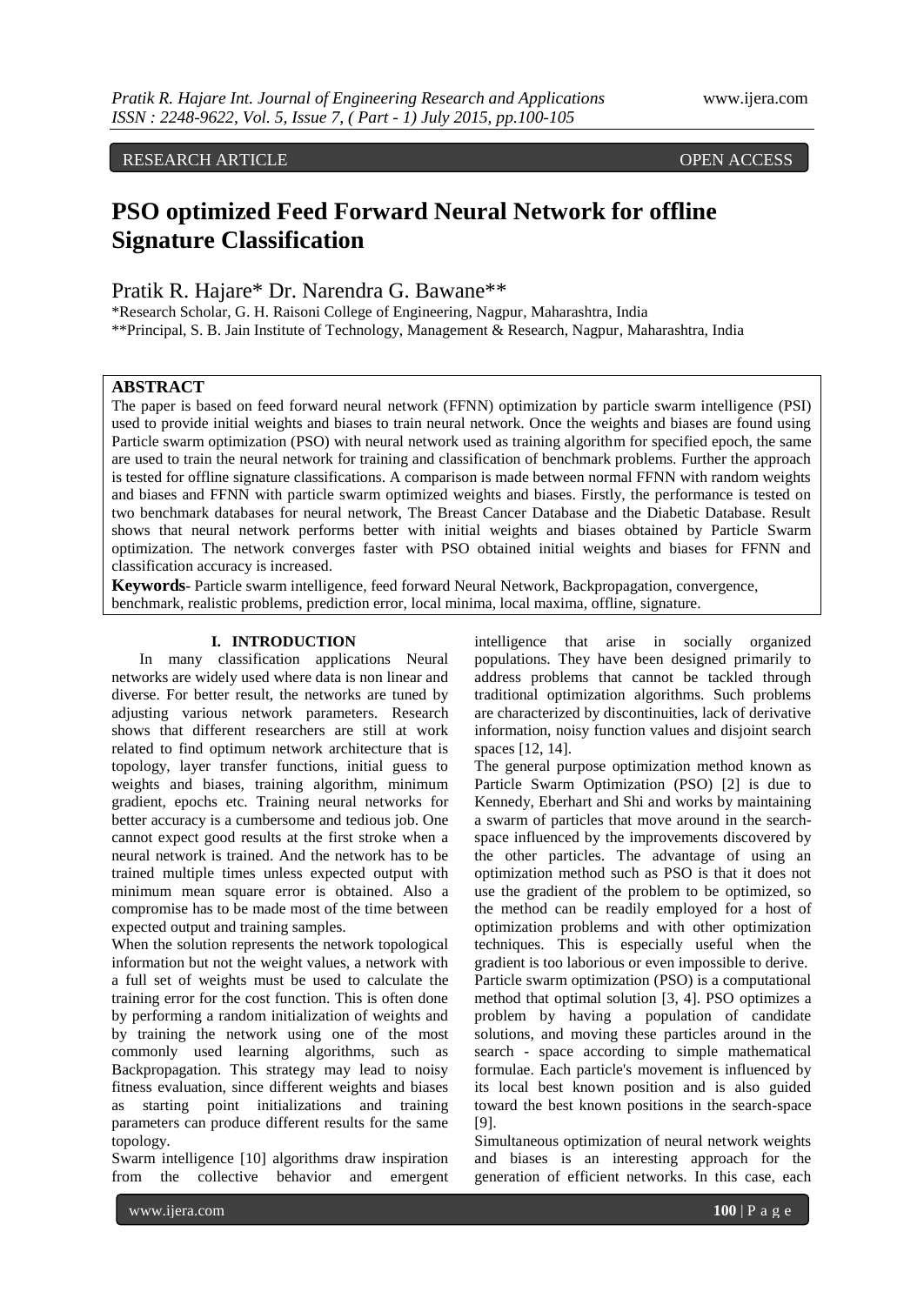point in the search space is a fully specified neural network with complete weight and bias information, and the cost evaluation becomes more accurate. Wrong initial guess to weights and biases may lead to long learning and thus takes large amount of CPU time, the tendency of Backpropagation to get stuck and produce wrong results, chance of getting overstep, and difficult to consider the best performance since every time the output changes with the initial weights and biases initializes [15]. Swarm intelligence is a relatively new category of stochastic, population-based optimization algorithms. These algorithms are closely related to evolutionary algorithms that are based on procedures that imitate natural evolution [13].

Many other evolutionary approaches can be seen in research papers to optimize Neural Networks. Already research shows artificial intelligence individually and in conjunction with other optimization techniques have solved many challenging task. This paper uses PSO as a learning algorithm to find initial starting weights and biases for FFNN and improves the classification rate for training and testing samples of benchmarking databases. Finding exact or optimum layers and number of neurons in the layers is again an issue, choice of proper neural network with optimum parameters is again based on trial and error. And most often it becomes a tedious job. For such case PSO with FFNN at least finds the weights and biases values that can help FFNN to push itself nearer the convergence [11] even with the wrong guess. In most cases, it is found that the Backpropagation tends to under or over a problem.

Each individual has its own signature different from others but a person cannot do exactly the same signature every time. Signature recognition finds its application in the field of passport verification system, provides authentication to a candidates in public examination from their signatures, credit cards, bank cheques. Therefore basic need of this type of application is accuracy and time. A person can do the signatures in different forms depending upon the type of pen available, space available to do the signature, angle of signature etc. Human signature is a biometric measure of person's identification. Many sectors like banks, official documents, receipts etc. use handwritten signature to secure and identify concerned person. Each individual has his own signature different with others but a person cannot do exactly the same signature every time so it is very important to recognize the signature. The signature verification problem aims to minimize the intrapersonal differences. Signature recognition can be categorized into following two parts: online and offline. Online handwritten signature recognition deals with automatic conversion of characters which are written on a special digitizer, tablet PC or PDA

where a sensor picks up the pen-tip movements as well as pen-up/pen-down switching. In offline technique only scanned images of signatures are available. There are many methods developed for the signature recognition but the neural networks (NN) gives good performance in handwritten character recognition.

#### **II. Signature Database**

In this paper, signatures from 7 different individuals were acquired [25]. A separate algorithm is developed in MATLAB which generates different size, different angle of signatures from one signature. These signatures samples are then passed through some morphological operations like dilation, erosion and some global operation in different ranges.

1. After converting the signature into binary form, the height of signature was reduced by 15% and 30% and then the signature was cropped as per new height.



Signature samples (A) Original signature (B) Reduced by 15% (C) Reduced by 30%

2. The area of the signature is defined as the number of black pixels. To reduce the area first we have to calculate black pixels of the signature which is done by subtracting the white pixel area from the total pixel area of the signature the total signature. The signature images are resized by scaling down the calculated area. For database creation the signature image area are reduced by 10%, 20%, 30%.

Glaun Jaun Jaun

(A) Original signature (B) Reduced by 10% (C) Reduced by 20% (D) Reduced by 30%

3. The morphological features like dilation and erosion is applied on the signature.

Inber Inber

(A) Original signature (B) Dilated signature<br>Anter Anter

(A) Original signature (B)  $1<sup>st</sup>$  Erode signature (C)  $2<sup>nd</sup>$  Erode signature

4. Last operation is performed on the signature is rotation. The signatures are rotated within  $15^{\circ},30^{\circ},45^{\circ}.$ 

Inper Sinker Some June (A) Original signature (B)  $15^{\circ}$  rotated (C)  $30^{\circ}$  rotated (D)  $45^{\circ}$ rotated

By applying various global and morphological features in combination on a signature i.e. H/W ratio, area, dilation/erosion, rotation, a sample database of 192 images of a single signature is created. Overall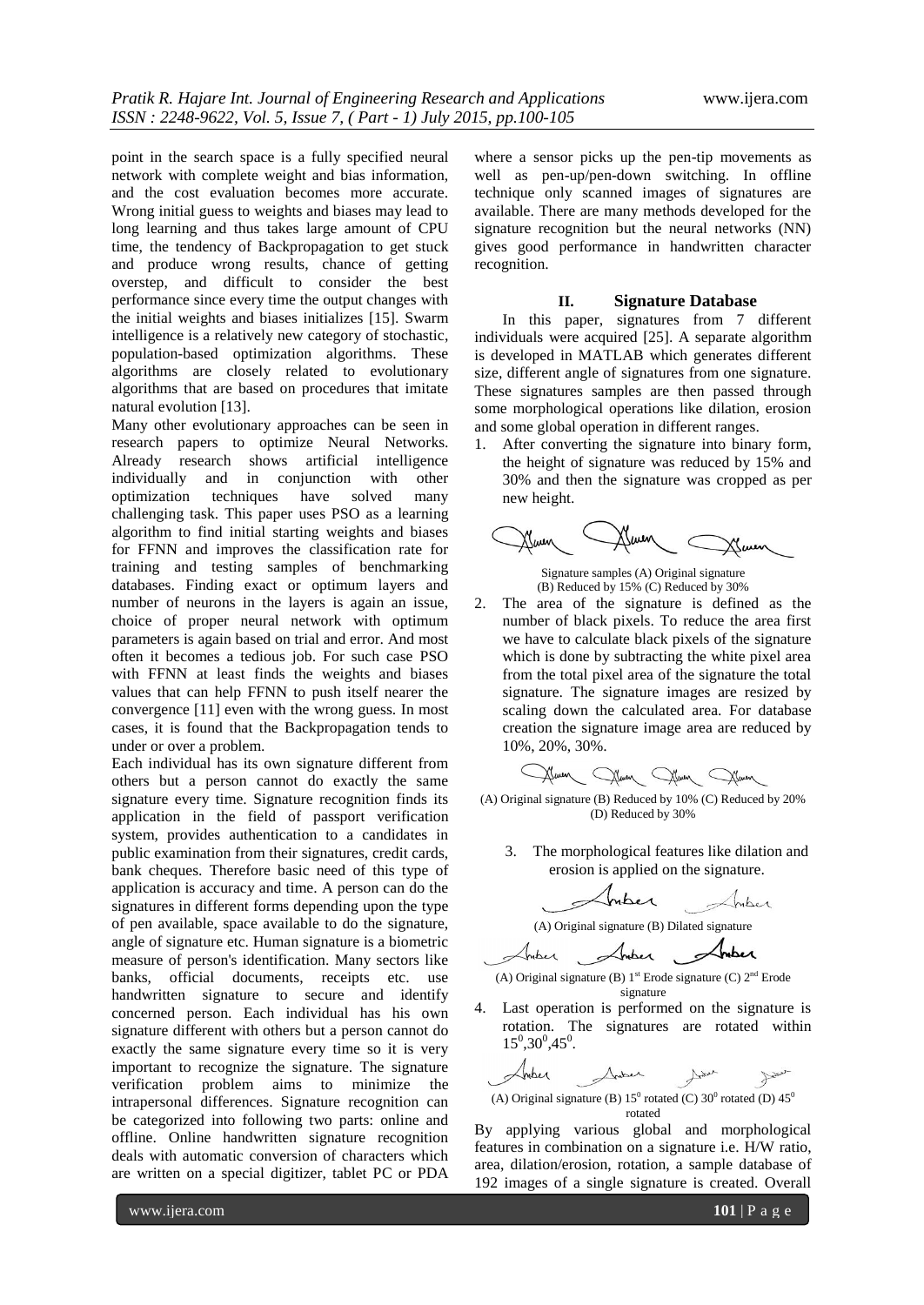for 7 such individual signatures a database consisting of 1344 sample images of the signatures are created. Out of this database 1050 samples images are used for training the neural network and 294 sample images are used for testing the ANN techniques.

5. Sample` Signatures 7 Specimens



**III. Proposed system**

(A) For higher accuracy the unwanted region was removed using cropping by finding extreme column and row and then the remaining part was resized them to some specified size [60 100]. And the 2 dimensional data was reshaped in a single column vector.



(A) Original Image (B) Cropped Image

- (B) The column vector was decomposed (dimension reduced) by level 8 debauchees 3 mother wavelet.
- (C) The wavelet coefficients were the normalized by dividing it by maximum wavelet coefficient value from all samples.
- (D) The training and test data was then separated for training and classification.
- (E) The neural network is designed using feed forward back propagation algorithm. Following parameters are used to design the neural network.
- a) Numbers of Layers = 3
- b) Total number of neurons  $= [8 12 1]$
- c) Transfer function = logsig, tansig, purelin
- d) Training phase: No. of epochs = 1000, Goal  $= 1e-8$
- (F) The same parameters were used when the neural network was trained and used to classify test specimens using PSO optimized weights and biases.

Parameters used for Particle Swarm

- % Particle Swarm constants
- c1=2; % Constant

 $c2=2$ : % Constant

w=2; %Inertia weight

wMax=0.9; %Max inertia weight

wMin=0.5; %Min inertia weight [18]

% Velocity retardation factor

 $dt = 0.8$ ;

Number of particles was 30. Initial values for local and global best were assumed to be zeros. The training algorithm was levenberg-marquardt

[16]. At each iteration the inertial weight was updated as,

%Update the w of PSO [8]

w=wMin-iteration\*(wMax-

wMin)/Max\_iteration;

where iteration is the current iteration and Max iteration is 100.

Velocities were updated as,

 $V$ new = w\*Vold + c1 \* rand () \* (Pbest-P) + c2 \*

rand () \* (Pgbest-P); where  $0 <$  rand ()  $< 1$ And the particles (weights and biases) were updated as,

 $Pnew = dt * Vnew + Pold;$ 

A complete toolbox was designed for neural network with Backpropagation with a facility to select the network topology, layer transfer functions, and epochs with MSE (mean squared error) as parameter. The weights and biases arrays were initialized at random to be the particles position in the search space. The number of iterations for the neural network with PSO was fixed to 100.

## **IV. Results**

#### A) Breast Cancer Databases [19]

Diagnosis of breast cancer is to classify a tumor as either benign or malignant based on cell descriptions gathered by microscopic examination. There are 9 inputs, 2 outputs, 699 examples. All inputs are continuous; 65.5% of the examples are benign. This dataset was created based on the breast cancer Wisconsin problem dataset from the UCI repository of machine learning databases. The data was originally obtained from the University of Wisconsin Hospitals, Madison, from Dr. William H. Wolberg [1].

The data for 2 (2 and 4) classes have 458 and 241 samples corresponding to benign or malignant. Approximately 75% of the total sample was used for training and remaining 25% of the samples were used for testing. Further the classes target was set to  $0 \& 1$ instead of 2 & 4 for log sigmoid function at the output layer of FFNN.

For neural network, the neurons in the hidden layer were selected to be 6 & 8 and in the output layer to be 1 with transfer functions log sigmoid for all three layers. The network was trained for 550 samples and then tested for remaining 149 samples inclusive of both classes.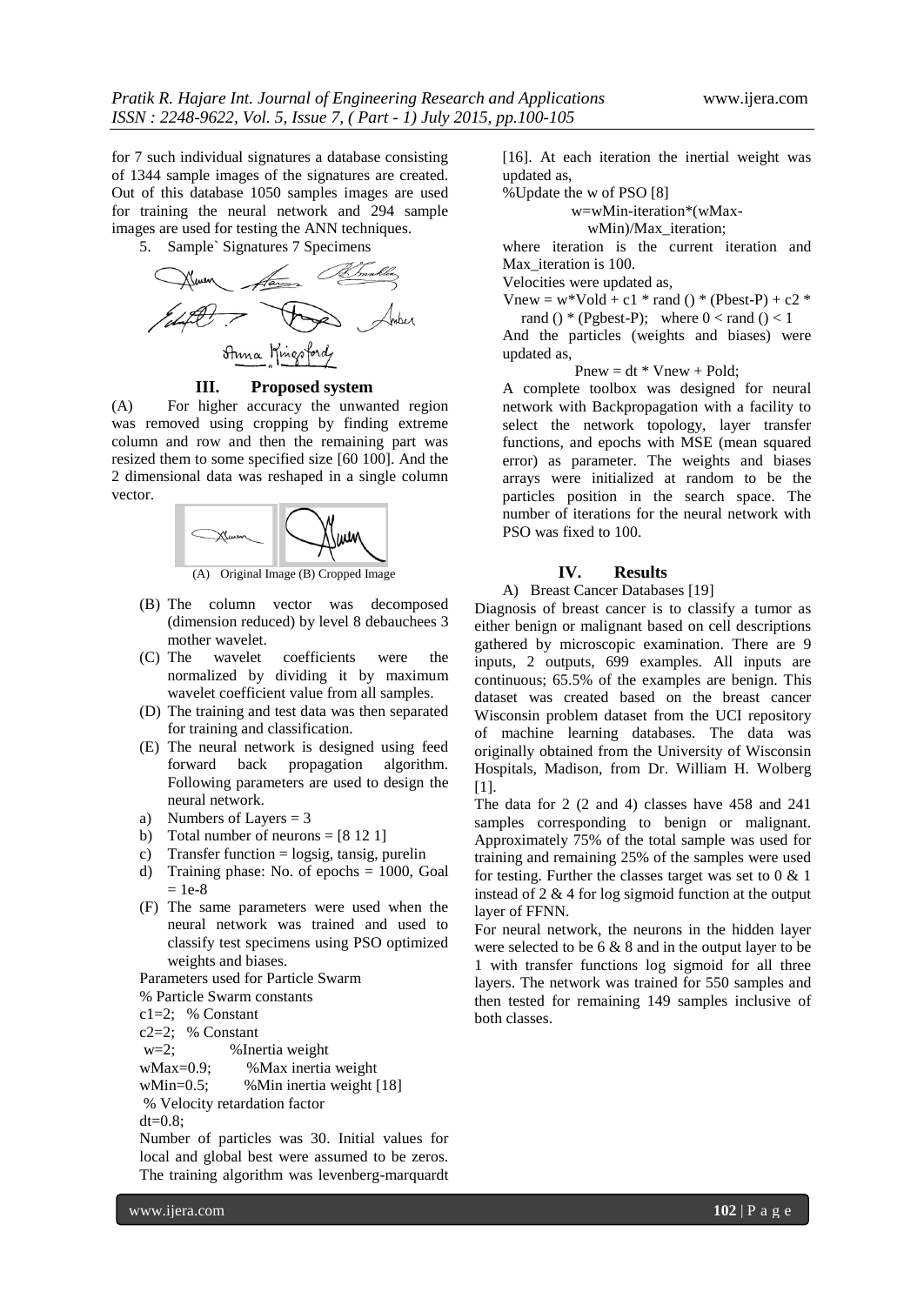*Pratik R. Hajare Int. Journal of Engineering Research and Applications* www.ijera.com *ISSN : 2248-9622, Vol. 5, Issue 7, ( Part - 1) July 2015, pp.100-105*



(B) Diabetic data Databases [19]

Diagnose diabetes of Pima Indians. Based on personal data (age, number of times pregnant) and the results of medical examinations (e.g. blood pressure, body mass index, result of glucose tolerance test, etc.), try to decide whether a Pima Indian individual is diabetes positive or not. There are 8 inputs, 2 outputs, 768 examples. All inputs are continuous. 65.1% of the examples are diabetes negative. Although there are no missing values in this dataset according to its documentation, there are several senseless 0 values. These most probably indicate missing data. Based on other samples the missing values were approximated and filled by values as per other samples. This dataset was created based on the Pima Indians diabetes problem dataset from the UCI repository of machine learning databases. Hence the classification rate was lowered but could have been increased, if data was complete.

The data for 2 (0 and 1) classes have 500 and 268 samples corresponding to positive or not. Approximately 75% of the total sample was used for training and remaining 25% of the samples were used for testing.

For neural network, the neurons in the hidden layer were selected to be 6 & 8 and in the output layer to be 1 with transfer functions log sigmoid, tansig and log sigmoid for the layers. The network was trained for 576 samples and then tested for remaining 192 samples inclusive of both classes.



The result shows that the classification by Neural Network in Breast and Diabetic database with PSO gained weights and biases have higher classification rate for training samples and have improved accuracy with test samples than normal FFNN with random weights and biases.

| $\ldots$                                         |                            |                            |  |  |  |  |
|--------------------------------------------------|----------------------------|----------------------------|--|--|--|--|
| <b>Parameters</b>                                | <b>Benchmark Databases</b> |                            |  |  |  |  |
|                                                  | <b>Breast Cancer</b>       | Diabetic data              |  |  |  |  |
|                                                  | data                       |                            |  |  |  |  |
| PSO iterations                                   | 100                        | 100                        |  |  |  |  |
| MSE with PSO-NN                                  | 0.029146                   | 0.17615                    |  |  |  |  |
| <b>MSE</b> with FFNN                             | 0.00093935                 | 0.34896                    |  |  |  |  |
| MSE with FFNN with<br>PSO weights and biases     | 7.5965e-007                | 0.052083                   |  |  |  |  |
| Classification Rate with<br>FFNN-training data   | 19.4545                    | 20.4861                    |  |  |  |  |
| Classification Rate with<br>PSO-NN-training data | 80.5455                    | 82.9861                    |  |  |  |  |
| Classification Rate with<br>FFNN-testing data    | 94.302                     | 80.7292                    |  |  |  |  |
| Classification Rate with<br>PSO-NN-testing data  | 96.9091                    | 89.5238                    |  |  |  |  |
| Network structure                                | [681]                      | [681]                      |  |  |  |  |
| <b>Transfer functions</b>                        | [logsig logsig<br>logsig]  | [logsig tansig]<br>logsigl |  |  |  |  |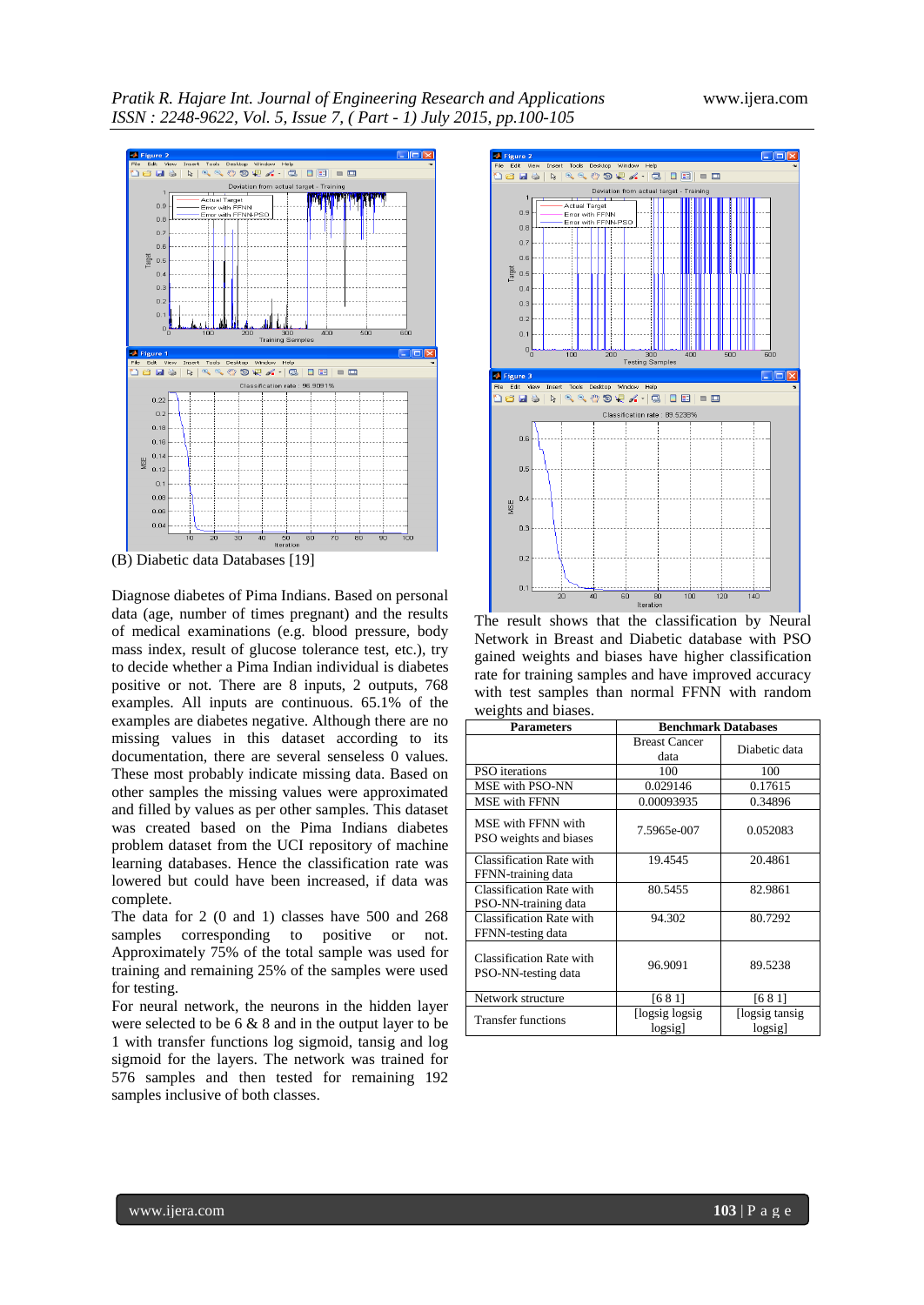| Sr.<br>No. | Name of<br>Neural<br><b>Network</b>                                      | Number<br>of<br>samples<br>for<br>testing | <b>Neurons</b><br>required<br>for<br>training | Number<br>of<br>matched<br>sample | Accuracy |
|------------|--------------------------------------------------------------------------|-------------------------------------------|-----------------------------------------------|-----------------------------------|----------|
| 1.         | <b>FFNN</b><br>with BP                                                   | 294                                       | [8121]                                        | 286                               | 98%      |
| 2          | FFNN-<br><b>BP</b> with<br><b>PSO</b><br>weights<br>and<br><b>Biases</b> | 294                                       | [8121]                                        | 294                               | 100%     |

# **V. CONCLUSIONS & SCOPE**

For classification (Breast and Diabetic Databases) problems, it is clear that the classification is more accurate when weights and biases are priory obtained by PSO and then given to FNN than what is achieved by random initialization of weights and biases with normal FFNN. When applied for offline signature verification, the training and testing data was classified with better accuracy than that of normal FFNN with Backpropagation. Also, it was found that the PSO based weights and biases converges the system faster. Also, Backpropagation requires mean square value smaller comparatively for classification, whereas when initial weights and biases were given using PSO based FFNN to FFNN; the mean square value was higher.

Thus PSO is an optimization tool for Neural Networks. Also the Network parameters and PSO parameters can be adjusted to find more accurate results. The same approach can be utilized for other networks for faster convergence by identifying constant or variable parameters, such as spread factor in Radial Basis networks. More specimen signatures can be acquired and samples can be generated based on blur, incompleteness, low contrast, high illumination, different human mood etc.

## **Acknowledgement**

We thank to Mr. Ketan Taksande, Mtech., IIT Kharagpur, and Working at Cemetec, Pune, for his valuable guidance and for generating specimen database for offline signature. 192 specimens for each individual signature were created using program in MATLAB software.

# **REFERENCES**

- [1] L. Prechelt, Proben1—*A set of neural network benchmark problems and benchmarking rule*s, Karlsruhe, Germany, Tech. Rep. 21/94, Sep. 1994.
- [2] J. Kennedy and R. Eberhart. *Particle swarm optimization*. In Proceedings of IEEE International Conference on Neural Networks, volume IV, pages 1942{1948, Perth, Australia, 1995.
- [3] H.-P. Schwefel, *Evolution and Optimum Seeking*, Wiley, New York, 1995.
- [4] D. Fogel, Z. Michalewicz, Handbook of Evolutionary Computation, IOP Publishing and Oxford University Press, New York, 1997.
- [5] Y. Shi and R.C. Eberhart. *A modified particle swarm optimizer*. In Proceedings of 1998 IEEE International Conference on Evolutionary Computation, pages 69-73, Anchorage, AK, USA, 1998.
- [6] Y. Shi and R.C. Eberhart. *Parameter selection in particle swarm optimization*. In Proceedings of Evolutionary Programming VII (EP98), pages 591-600, 1998.
- [7] R. S. Sexton, R. E. Dorsey, and J. D. Johnson, "Optimization of neural networks: *A comparative analysis of the genetic algorithm and simulated annealing*‖, Eur. J. Oper. Res., vol. 114, pp. 589–601, 1999.
- [8] R.C. Eberhart and Y. Shi. *Comparing inertia weights and constriction factors in particle swarm optimization.* Proceedings of the 2000 Congress on Evolutionary Computation, 1:84-88, 2000.
- [9] E. Bonabeau, M. Dorigo, *From Natural to Artificial Swarm Intelligence*, Oxford University Press, New York, 1999.
- [10] J. Kennedy, R.C. Eberhart, Swarm Intelligence, Morgan Kaufmann, 2001.
- [11] M. Clerc and J. Kennedy. *The particle swarm - explosion, stability, and convergence in a multidimensional complex space*, IEEE Transactions on Evolutionary Computation, 6:58-73, 2002.
- [12] K.E. Parsopoulos, M.N. Vrahatis, *Recent approaches to global optimization problems through particle swarm optimization, Natural Computing* 1 (2–3) (2002) 235–306.
- [13] I.C. Trelea, *The particle swarm optimization algorithm: Convergence analysis and parameter selection*, Information Processing Letters 85 (2003) 317–325.
- [14] K.E. Parsopoulos, M.N. Vrahatis, *On the computation of all global minimizers through particle swarm optimization*, IEEE Transactions on Evolutionary Computation 8 (3) (2004) 211–224.
- [15] M. Ventresca and H. R. Tizhoosh (2006). *Improving the convergence of backpropagation by opposite transfer functions*, in Proc. EEE WorldCongr. Comput. Intell. Vancouver, BC, Canada, 9527–9534.
- [16] B. Subudhi, D. Jena (2008). *Differential Evolution and Levenberg Marquardt Trained Neural Network Scheme for Nonlinear System Identification*, Neural Processing Letters, 27(3), 285-296.